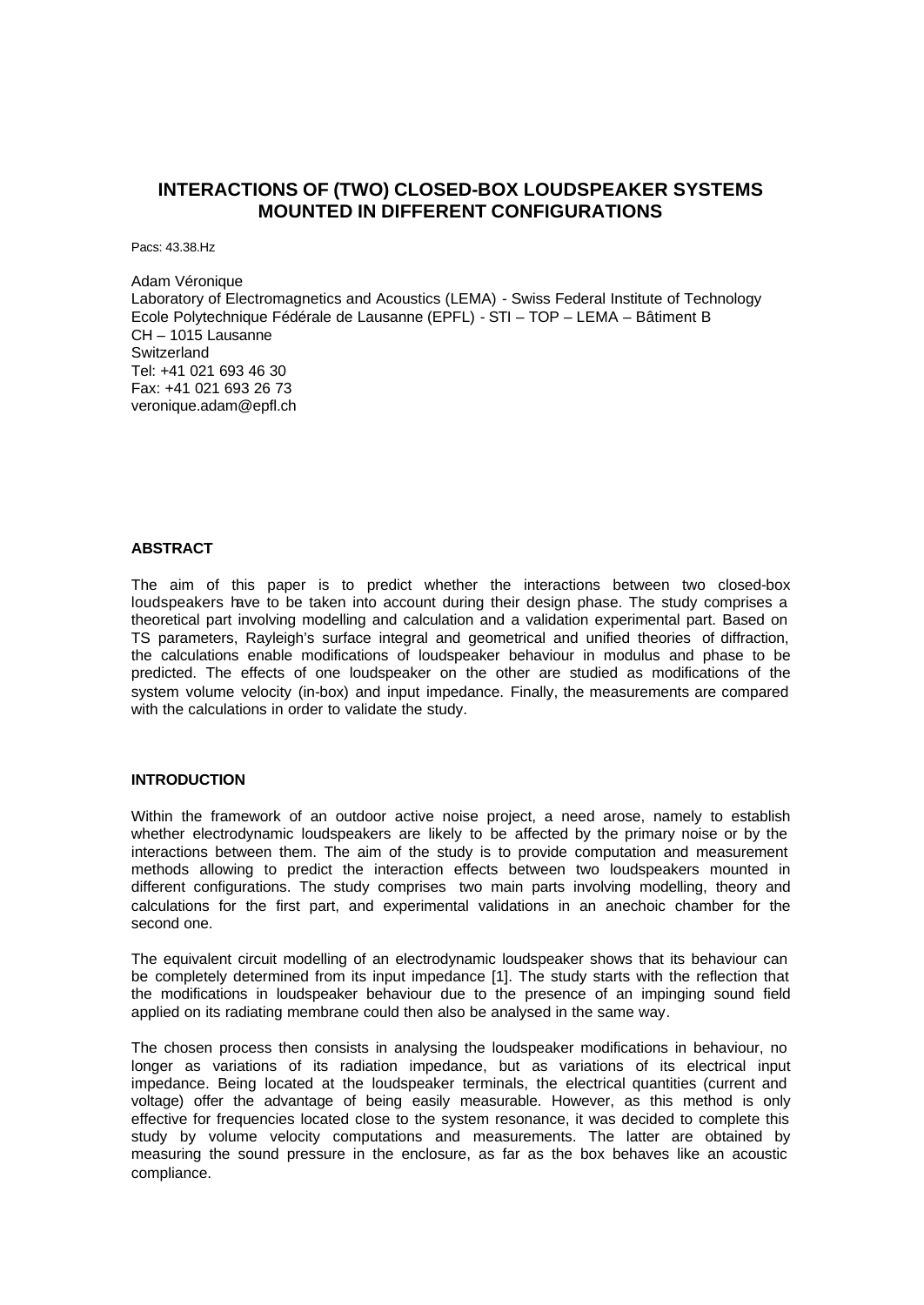This paper is based on three previous works summarised and referred to as follows. In a preliminary work [5], the analysis and synthesis of closed-box loudspeakers were studied taking into account the quality of their phase responses. A second study consisted in measuring the modifications occurring on a closed-box loudspeaker subjected to an impinging sinusoidal sound field [6]. Finally, a third study analysed three different loudspeaker configurations, beginning with the simple case of two adjacent closed-box loudspeakers mounted in an IEC baffle, and ending with more realistic ones corresponding to the configurations of two adjacent and distant closed-box loudspeakers [7]. The present paper completes the study carried out in [7] by theoretical developments and experimental validation of the predictions carried out in the three cases.

## **THEORETICAL PREDICTIONS**

When loudspeaker size is considered to be small compared to the wavelength in air, its membrane is assumed to behave like a flat rigid piston of surface *Sd*, radius *a* and uniform velocity *v*. Mounted in an infinite baffle or in a closed box in order to separate backward and forward radiations, the loudspeaker is generally described by a lumped-constant circuit simplified in equivalent acoustical, mechanical or electrical circuits depending on the needs. Based on Thiele and Small parameters, these circuits enable the input impedance *Z* and volume velocity *q* to be readily calculated from input voltage as functions of the frequency. The sound pressure is then calculated without going through the radiated acoustic power, allowing the phase response of the system to be obtained.

In order to establish the necessary basis for calculating the interactions between two closed-box loudspeakers, let us at first treat the theory related to two closed-box pistons mounted in an infinite baffle. Due to the fact that the Green's function is known, the sound pressure radiated by one baffled piston at a distance *d* can be calculated according to the Rayleigh's surface integral, which offers the advantage of being an exact solution of the standard boundary integral equation method [1]:

$$
\underline{p} = \frac{jZ_c k\underline{v}}{2\boldsymbol{p}} \int_{S_d} \frac{e^{-jkd}}{d} dS \tag{1}
$$

Without taking into account the interactions between the loudspeakers  $LSP_0$  and  $LSP_1$ , the total sound pressure is calculated via the principle of superposition.

The medium reaction force applied on each loudspeaker is then calculated according to the sound pressure in the immediate vicinity of the driver membrane. This integral was solved by Lord Rayleigh in terms of Bessel and Struve functions [1]:

$$
E_{re} = \underbrace{q \mathbf{r} c} \left\{ \left[ 1 - \frac{J_1(2ka)}{ka} \right] + j \left[ \frac{S_1(2ka)}{ka} \right] \right\} \tag{2}
$$

The radiation mass *mar* and radiation resistance *Rar* are then deduced from relation (2).

When the interactions are taken into account, the behaviour of each loudspeaker is modified by the force exerted on its membrane by the other one [4]:

$$
E_{01,10} = \frac{jZ_c k\underline{v}_{1,0}}{2\boldsymbol{p}} \int_0^{a_{0,1}} \int_0^{2\boldsymbol{p}} \int_{-\sin^1(a_{1,0}/r_0)}^{\sin^1(a_{1,0}/r_0)} \int_{r_0}^{r_0 \cos a + \sqrt{a_{1,0}^2 - r_0^2 \sin^2 a}} \boldsymbol{r}' e^{-jkr_s} d\boldsymbol{r}' d\boldsymbol{y} d\boldsymbol{r}_s d\boldsymbol{a}
$$
(3)

Figure 1 shows the geometry necessary to the understanding of the analytical expression (3).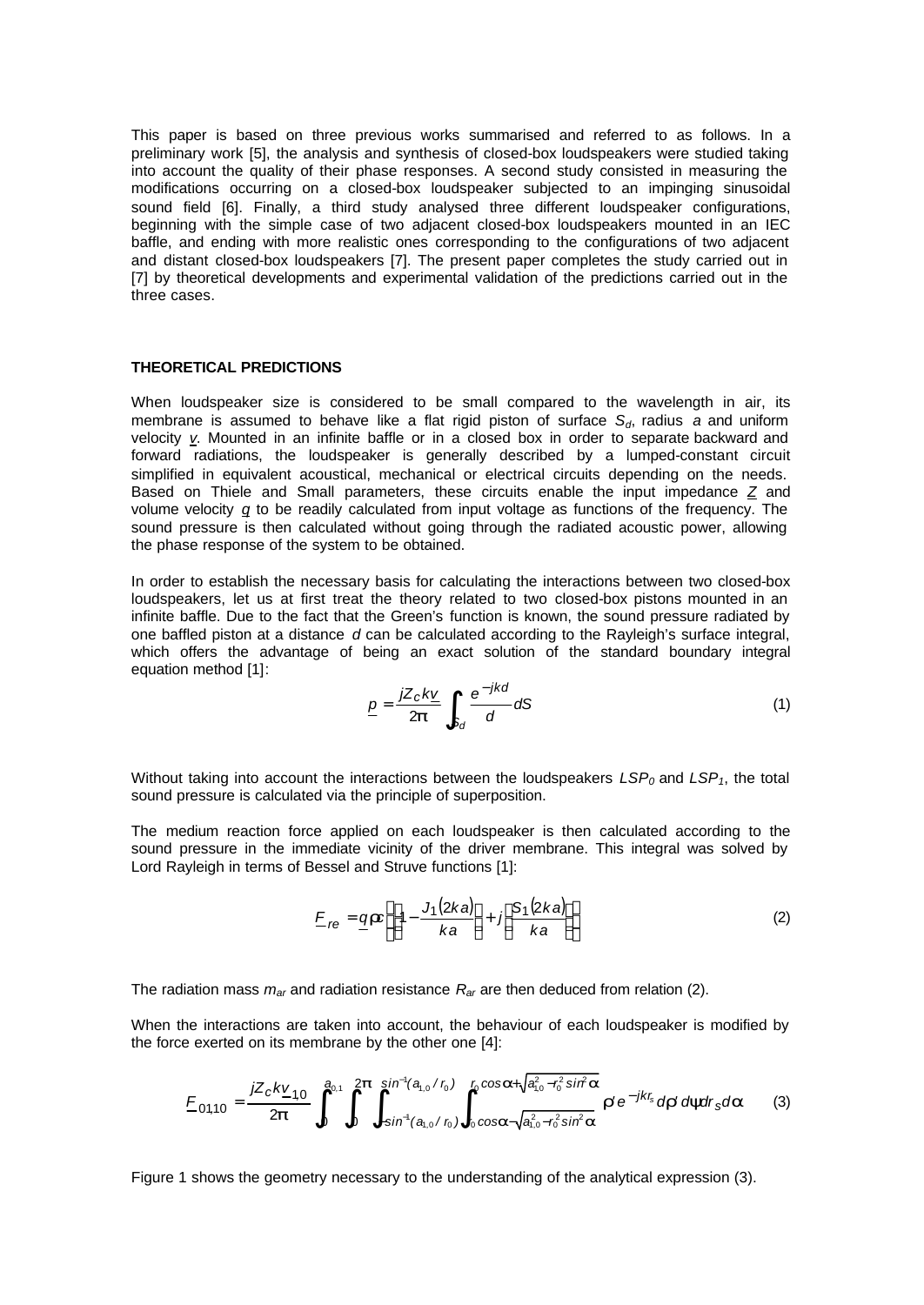

*Figure 1* **-** Geometry necessary to the calculation of the analytical force (equ. 3)

As this integral has no main analytical solution, except in particular cases, the purpose in this paper is nevertheless to be able to compute it. That is why a discrete approach is proposed, which requires a double subdivision (in *n* and *m* elements) of both piston surfaces taking care to avoid element superpositions. The computation of the forces *F01* and *F10* enables then the radiation impedances to be calculated as:  $Z_{a\tau 01} = E_{01} / (S_{d0} Q_0)$  and  $Z_{a\tau 10} = E_{10} / (S_{d1} Q_1)$ .

Subjected to the sound field of the other one, the modified volume velocity  $q'$  and input impedance  $Z'$  of each piston are calculated in replacing  $Z_{ar0}$  by  $Z'_{ar0} = Z_{ar0} + Z_{ar01}$  and  $Z_{ar1}$  by *Z'ar1* = *Zar1* + *Zar10*.

Whilst the assembly of a loudspeakers mounted in an infinite baffle is commonly considered to be the ideal theoretical one due to the absence of any corrupting phenomena, it is of small interest in practice. Normally, loudspeakers are mounted in closed or vented boxes which are designed on the basis of driver types and application requirements.

Whilst the enclosure does away with direct interferences resulting from front and rear driver radiations, the diffraction at the enclosure edges has now to be taken into account. According to Keller's Geometrical Theory of Diffraction (GTD) [2], the sound pressure can be directly calculated by adding direct and diffracted waves (fig. 2). The scope of the application related to this approximate theory is restricted to wavelengths much smaller than the source, due to the fact that propagation is studied here as a local phenomenon.



*Figure 2* - Depiction of angles and distances related to the GTD calculation

The direct contribution corresponds to the radiation of a flat piston assumed to be mounted on an infinite baffle, and the diffracted contribution is calculated from incident waves interacting with the enclosure edges divided into *l* scattered elements. At each one of these points of diffraction, the sound pressure is calculated as:

$$
\underline{p}_{incid}(x_I, y_I, 0) = \frac{jZ_c k}{4\mathbf{p}} \sum_{i=1}^n \frac{q_i}{d_{ij}} e^{-jkd_i}
$$
(4)

The diffracted field is thus computed from *l* virtual secondary sources of *pincid* excitation value and placed at the points of diffraction. The sound pressure diffracted by each boundary element of wedge angle  $2\Omega$  is given by:

$$
\partial \underline{p}_{diffr}(x, y, z) = \underline{p}_{incid}(x_1, y_1, 0) \frac{e^{-jk\sqrt{(x - x_1)^2 + (y - y_1)^2 + z^2}}}{4\mathbf{p}\sqrt{(x - x_1)^2 + (y - y_1)^2 + z^2}} F_{gtd}(x_1, y_1, \Omega) \quad \text{with}
$$
  

$$
F_{gtd}(x_1, y_1, \Omega) = \frac{1}{n} \sin \frac{\mathbf{p}}{n} \left[ \frac{1}{\cos \frac{\mathbf{p}}{n} - \cos \frac{\mathbf{q}}{n}} + \frac{1}{\cos \frac{\mathbf{p}}{n} + \cos \frac{2\mathbf{p} - \mathbf{q}}{n} - 2\Omega} \right] \text{and } \mathbf{n} = (2\mathbf{p} - 2\Omega) / \mathbf{p}
$$
(5)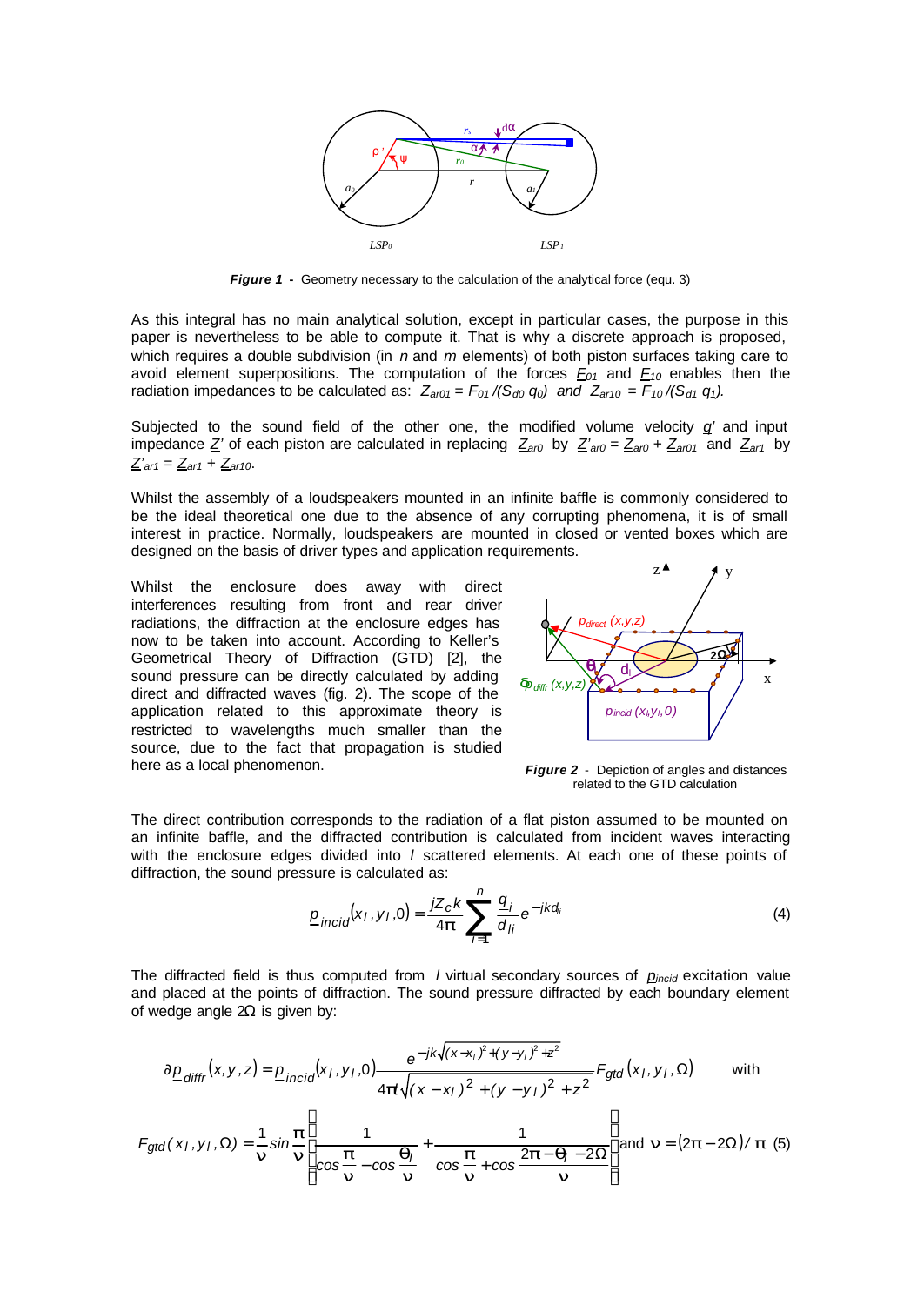As we can see, the diffraction amplitude becomes infinite close to the shadow boundary. Given that this phenomenon is not physical, Vanderkooy has limited his calculation method to observation angles *q<sup>l</sup>* < 130° [2]. The total sound pressure is given by:

$$
\underline{p}(x, y, z) = \underline{p}_{\text{direct}} + \sum_{i=1}^{I} \partial \underline{p}_{\text{diffr}} \tag{6}
$$

For observation points located close to shadow boundaries, the directivity function *Fgtd* has to be completed by a transition-region correction factor based on Fresnel integrals. This improved theory, called the Uniform Theory of Diffraction (UTD) will be used to calculate the interactions between two separate closed-box loudspeakers.

The  $Z$  and  $q$  modifications are then calculated according to the method used in the configuration of two closed-box loudspeakers mounted in an infinite baffle. These numerical computations have to be iterated several times in order to tend toward the solutions. The iteration number will depend on the tolerance margin chosen regarding to the required accuracy. In our case, the iteration number is considered to be acceptable when the difference between two consecutive iterations is bounded by  $\pm 10^4$  ( $\pm$  0.01%) for the modulus and  $\pm$  0.01 degree for the phase.

#### **EXPERIMENTAL VALIDATIONS**

The experimental validations are carried out in comparing computed and measured *Z* and *q* modifications of  $LSP_0$  subjected to  $LSP_1$  in the three configurations described in introduction. The numbers of surface subdivisions applied to both drivers are set to  $n = 400$  and  $m = 36$ . The measurements are carried out using white noise excitations in a ratio  $U_1 / U_0$  of 10. The calculation accuracy requires some preliminary measurements; then in addition to the Thiele and Small parameters of each driver, the measured function  $U_1$  / $U_0$  is also introduced in calculation data (polynomial approximation of order 25).

According to the frequency, figure 3 shows  $LSP_0$  computed and measured  $Z$  and  $q$ modifications in modulus and phase, in the configuration of two closed-box loudspeakers (*LSP<sup>0</sup>* and  $LSP_1$ ) mounted side-by-side in the same IEC baffle ( $r \approx 3.5$  *a*).



*Figure 3* **-** Comparison between measured and calculated modifications of input impedance and volume velocity in modulus and phase – configuration of two closed-box loudspeakers mounted in an IEC baffle

In comparison with this previous configuration, the interaction calculations between two adjacent closed-box loudspeakers must be completed by the GTD developed in the theoretical part. As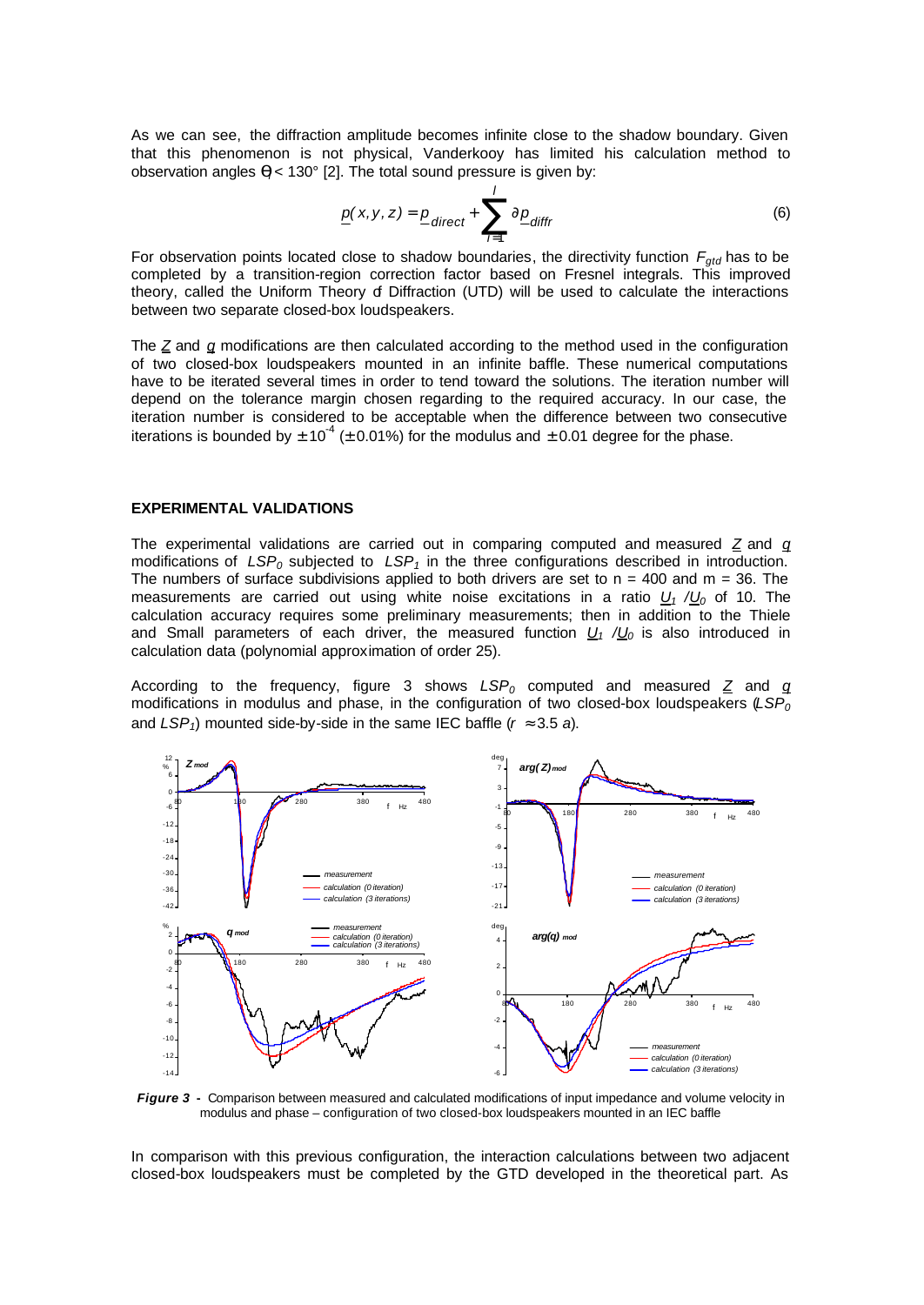done in the baffled case, figure 4 shows *LSP0* computed and measured *Z* and *q* modifications in modulus and phase. The edge division number is set to 36 elements.



*Figure 4* **-** Comparison between measured and calculated modifications of input impedance and volume velocity in modulus and phase – configuration of two adajcent closed-box loudspeakers

Representing a pseudo realistic case, the configuration of two separated closed-box loudspeakers makes up the outcome of this paper. The calculations are carried out in such a way as to compare the two diffraction methods GTD with  $q = 0^{\circ}$  and UTD. Figure 5 shows the comparison between measured and calculated modifications in the case of two closed-box loudspeakers separated by 10 cm.



*Figure 5* **-** Comparison between measured and calculated modifications of input impedance and volume velocity in modulus and phase – configuration of two distant closed-box loudspeakers

## **CONCLUSION**

It is not overly presumptive to assert that the measurement results enable the theoretical predictions to be validated in all the three configurations studied in this paper.